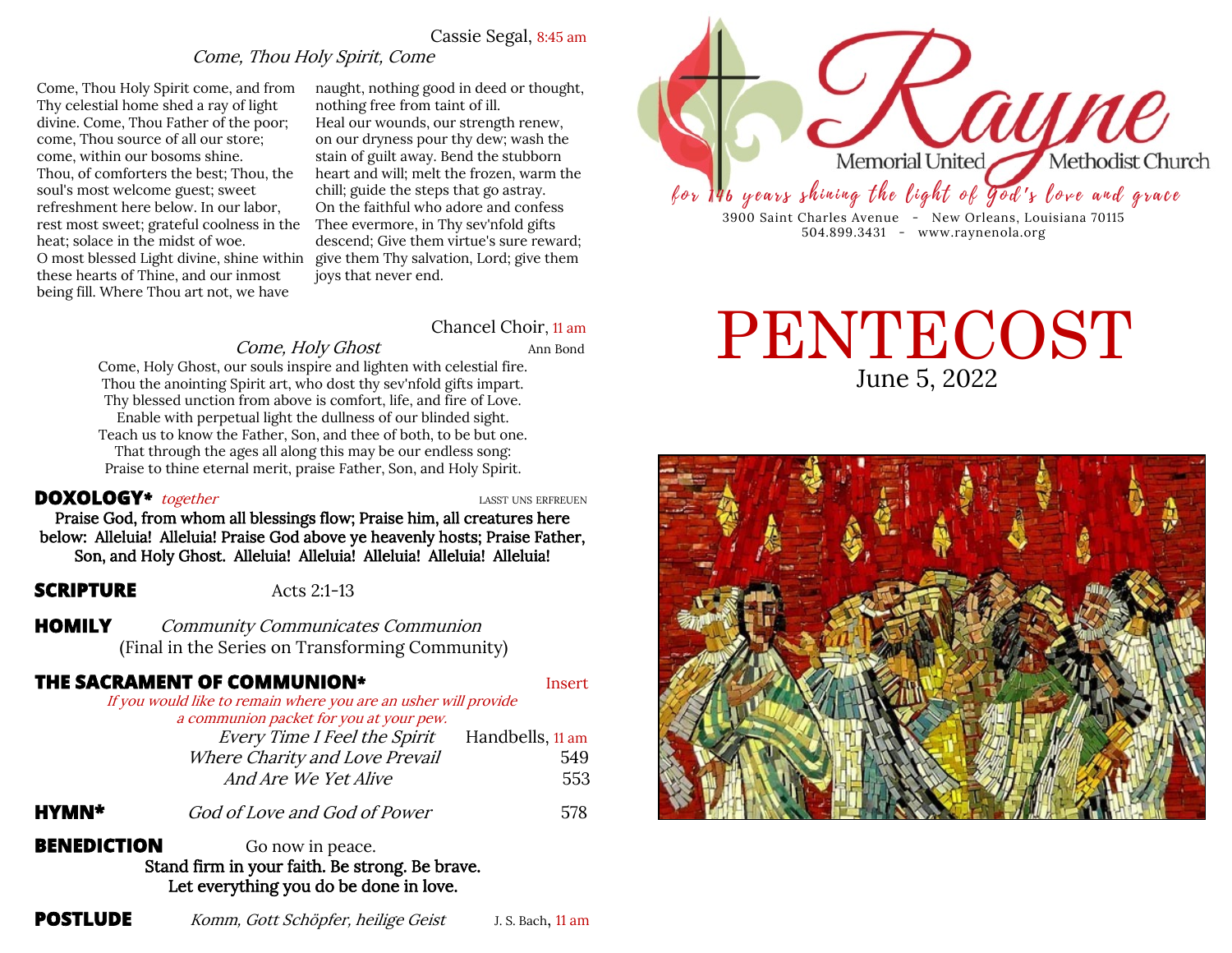# **THE CELEBRATION OF THE GOSPEL**

*Welcome to Gill!* 

All are invited to participate in any of our activities, and to become a part of this community of faith and love.

A Prayer for Groups Corrymeela Community

**GATHERING** Rev. Jay Hogewood

God of groups, you are within and beyond all of our borders: our names for you; our words about you; our gatherings; our stories about you. We seek to praise but sometimes we imprison. May we always be curious about what is beyond borders, going there gently, knowing you have always been there. We ask this because we know that you are within and beyond all our groups and our stories. Amen.

**PRELUDE** Choral varié sur le thème du Veni Creator Maurice Duruflé Marcus St. Julien, 11 am

**CALL TO WORSHIP**\* responsively Rev. Marissa Teauseau Horvath

The Holy One calls our children to prophesy. We come, ready to share the promise of God. The Holy One calls our young people to see visions. We come, ready to envision peace with justice, hope and love. The Holy One calls our elders to dream new dreams. We come, ready to share new dreams. The Spirit of the Holy One is poured upon all flesh. We come, ready to be filled with God's Spirit.

**HYMN***\** Praise to the Lord, the Almighty 139

# **PRAYER** responsively

The power and peace of the Holy Spirit be with you. And also with you.

# Let us pray:

God of breath and fire, we praise you for the gift given at Pentecost. We ask that you pour out your Spirit upon us this day. Grant us the wisdom and courage to live in peace, to share in mercy, and to celebrate your love. For the glory of your kingdom we pray. Amen. **RESPONSE** *Come Down, O Love Divine* 475

Come down, O Love divine, seek thou this soul of mine, and visit it with thine own ardor glowing; O Comforter, draw near, within my heart appear, and kindle it, thy holy flame bestowing.

O let it freely burn, till earthly passions turn to dust and ashes in its heat consuming; and let thy glorious

# **SACRAMENT OF BAPTISM** 39

and clothe me round, the while my path illuming.

And so the yearning strong, with which the soul will long, shall far out-pass the power of human telling; for none can guess its grace, till Love create a place wherein the Holy Spirit makes a dwelling.

light shine ever on my sight,

Patrick Scott Krueger 8:45 am Born: June 2, 2020

Parents: Michelle and Scott Krueger

 $O$   $M$ 

Nolan John Manhal 11 am Born: June 5, 2021 Parents: Lauren and Garrett Manhal

# Child of Blessing, Child of Promise 611

# singing together

Child of blessing, child of promise, baptized with the Spirit's sign; with this water God has sealed you unto love and grace divine.

Child of joy, our dearest treasure, God's you are, from God you came. Back to God we humbly give you: live as one who bears Christ's name.

**THE RED STEPS** A Special Time for Our Children

At this time, children age 3 years old through 2nd grade may attend children's church in the education building.

# **OFFERING**

Ushers with offering plates will pass by each pew. Please pass your gift to the usher or place in the box on the table in the rear of the sanctuary.